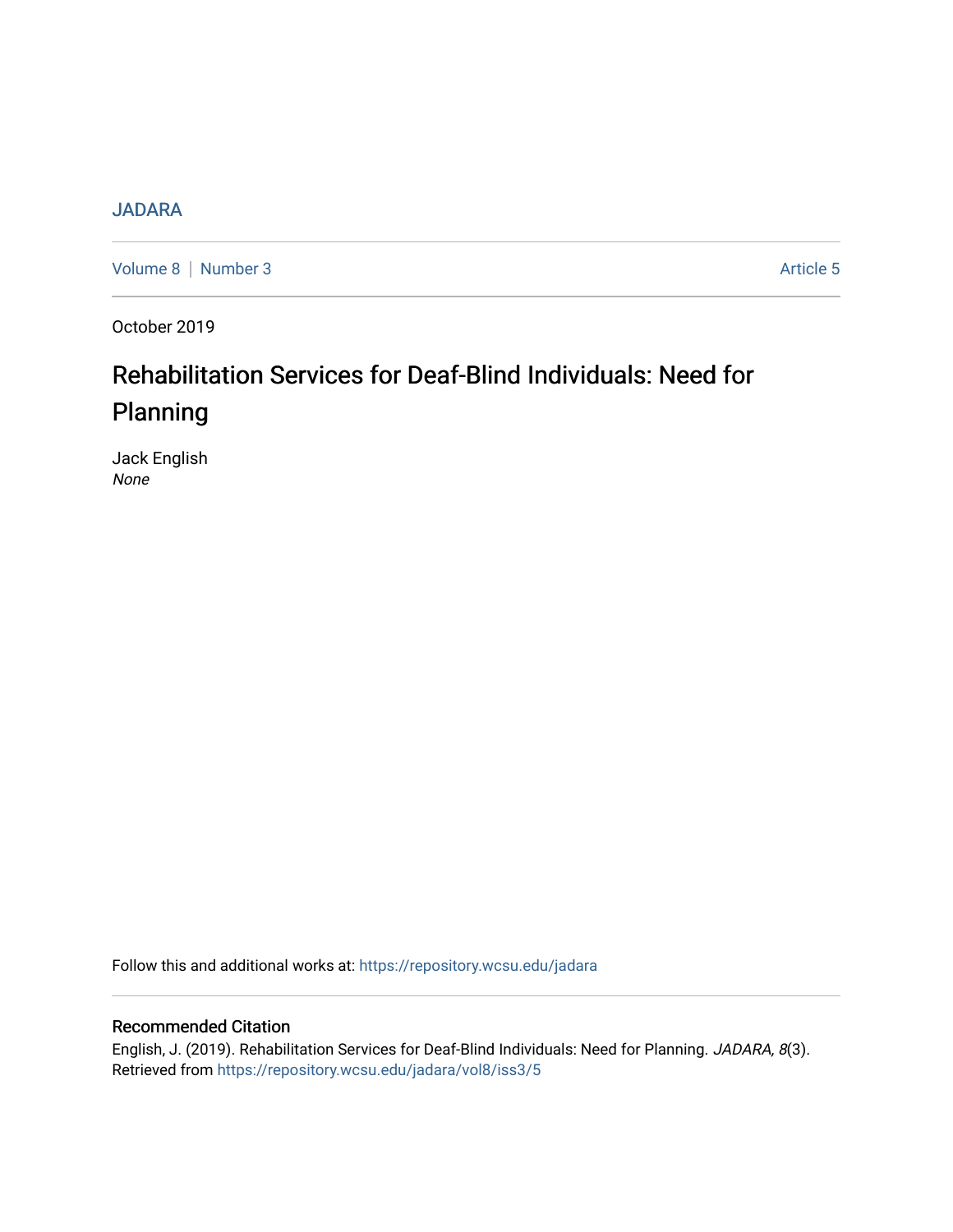# REHABILITATION SERVICES FOR DEAF-BLIND INDIVIDUALS: NEED FOR PLANNING

#### JACK ENGLISH, M.A.

Rehabilitation services have been described as being oriented toward providing the individual independence—not only vocational independence, but also, some degree of social and emotional independence, and indepen dence in terms of total management of personal affairs. If the deaf-blind person is to move toward some level of independent living, planning must begin early in the client's life and be based upon a continuum of services leading to a level of independent function. Therefore, it does not seem to be a question of whether rehabilitation services for deaf-blind persons will be needed in the United States, but rather a question of how soon these services will be needed, where they will be made available, and by whom these services will be provided.

#### PROCESS TOWARD INDEPENDENCE

The need for rehabilitation planning begins with the onset of a disabling condition. Planning must begin as soon as a condition is recognized which could lead to eventual handicaps. The first area centers on the home and family. This involves helping parents and siblings adjust to having the im paired person as a part of the family unit. In the early childhood education setting, skills assessment should begin with the concept in mind that independent living must be based upon potential abilities and upon skills which can be developed over a long range intervention program. It should not be considered premature to begin looking at the very young impaired child in terms of independent living skills, and thus in terms of eventual vocational rehabilitation. In the school setting, the information gathered in the early childhood setting, the attitudes of the family, and the plans for independent living can form the core of educational activities for the im paired child. From this setting, an introduction to vocational settings may

Vol. 8 No. 3 Jan. 1975

1

Published by WestCollections: digitalcommons@wcsu, 1975

Mr. English is Coordinator for South Center Services To Deaf Blind Children.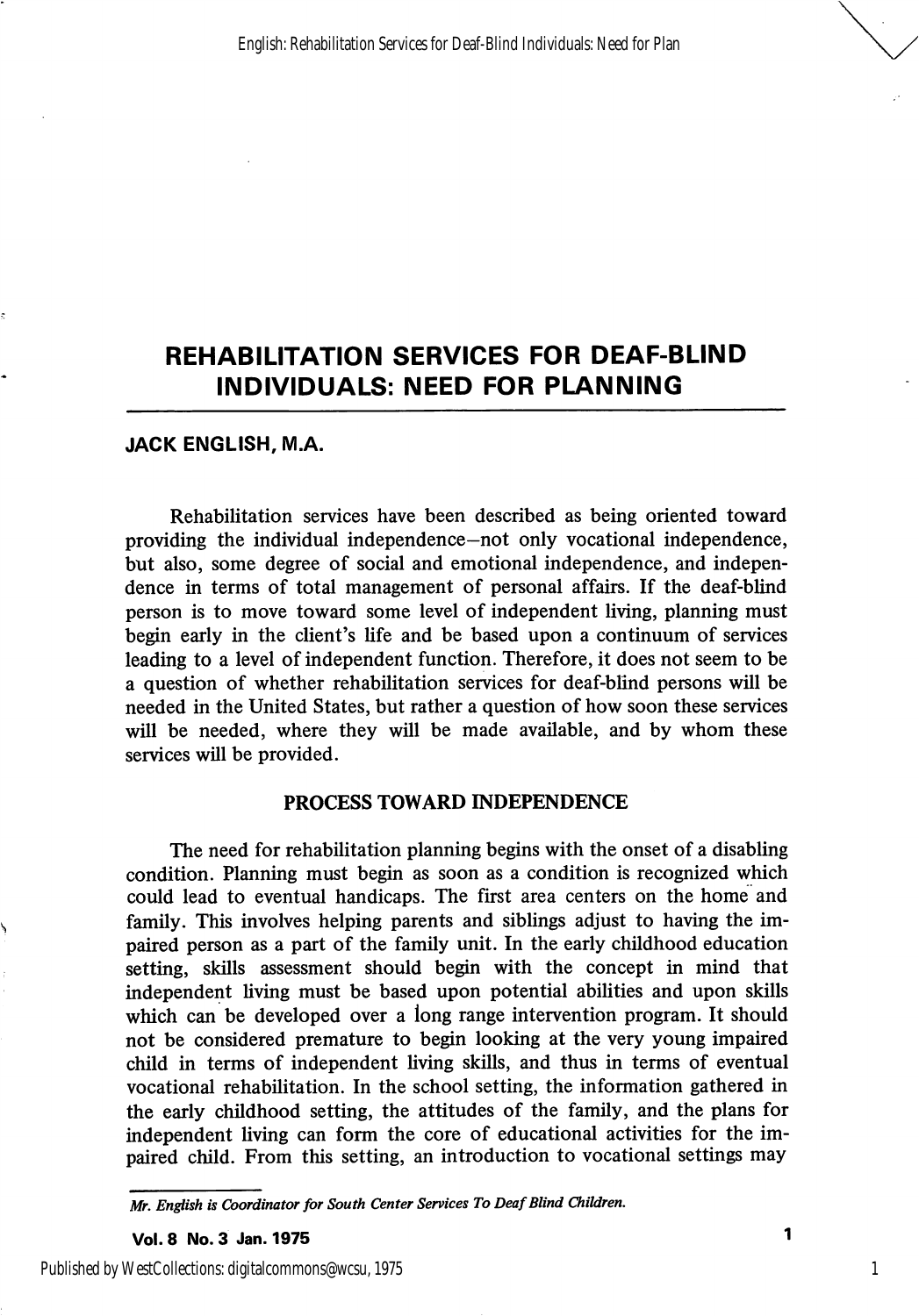begin during the pre-teen years to familiarize the child with work stations and various opportunities which might be available to utilize his potential abilities. These prevocational skills seem to require concentrated efforts if vocational placement is to be achieved. This actualization process of voca tional rehabilitation does not occur in clear cut stages but seems to evolve over a long period of time and requires flexible programming if the child is to attain some level of independent living.

#### POPULATION NEEDING PLANNING AND SERVICES

Figure 1 presents types of programs needed and numbers of known deaf-blind persons in the United States as of June, 1974. Planning must be based upon the fact that as this population grows older, more deaf-blind persons will be needing vocational rehabilitation services in this country. By 1977, few deaf-blind children will require home programs or early childhood education programs (Figure 2). More children will be in need of school programs, which should include prevocational and vocational services. By



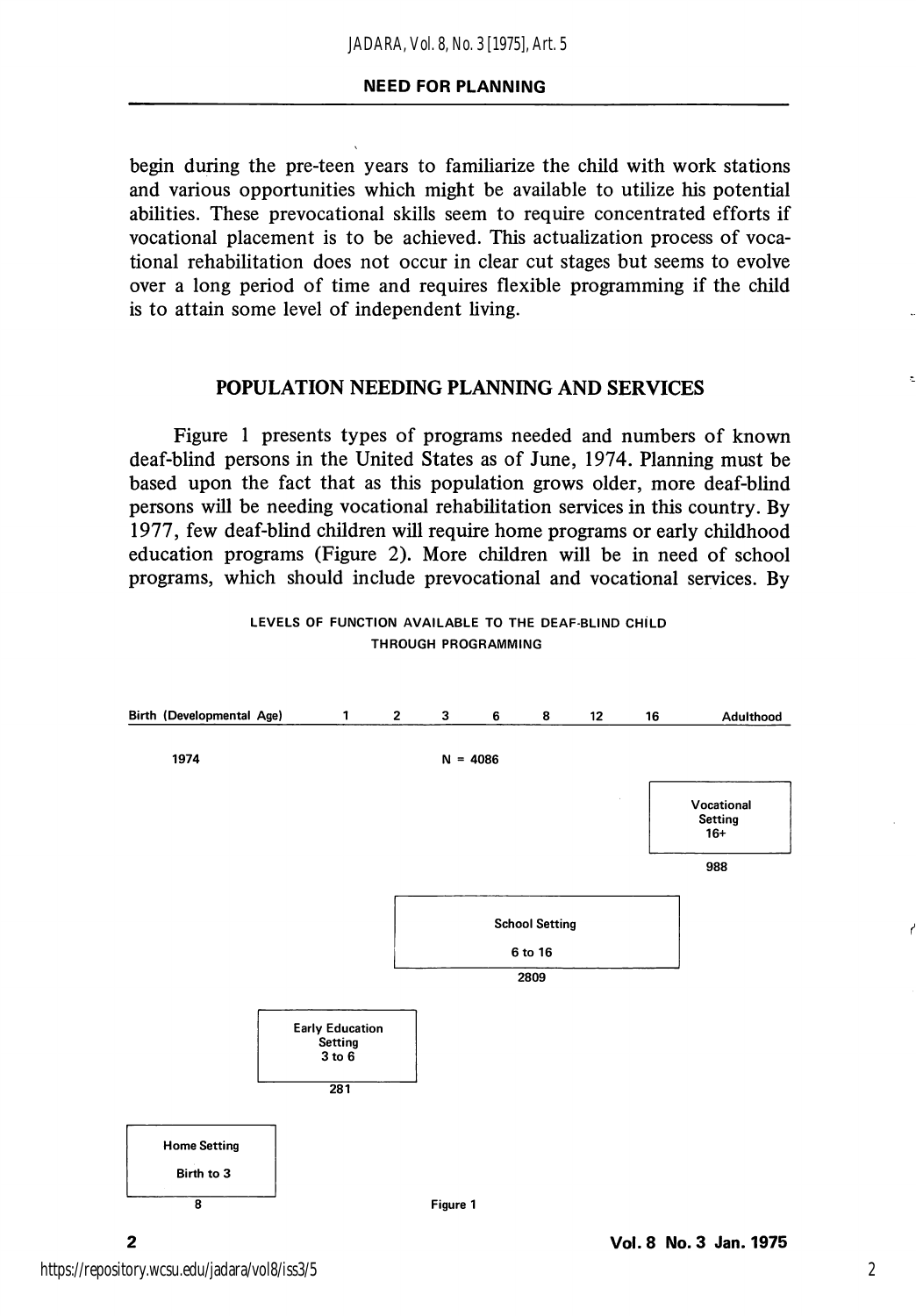#### NEED FOR PLANNING



#### LEVELS OF FUNCTION AVAILABLE TO THE DEAF-BLIND CHILD THROUGH PROGRAMMING

1980, the needs of the population will have shifted once again (see Figure 3). Compared to 1977, there will be a minimum number of very young children needing programs, if the rubella vaccine continues to prove its effectiveness, and there will be greater emphasis upon prevocational and vocational serv ices. By 1980, for instance, there will be an estimated 2841 deaf-blind adolescents and young adults in the United States.

#### CATEGORIES OF THE DEAF-BLIND POPULATION

The population of deaf-blind individuals needing rehabilitation services may be divided into four categories.

1. Congenitally deaf-blind: in this area, the rubella population has increased the number of deaf-blind children congenitally impaired.

2. Adventitiously deaf-blind: includes post-meningitis cases where children had normal development and became impaired during childhood.

Vol. 8 No. 3 Jan. 1975 3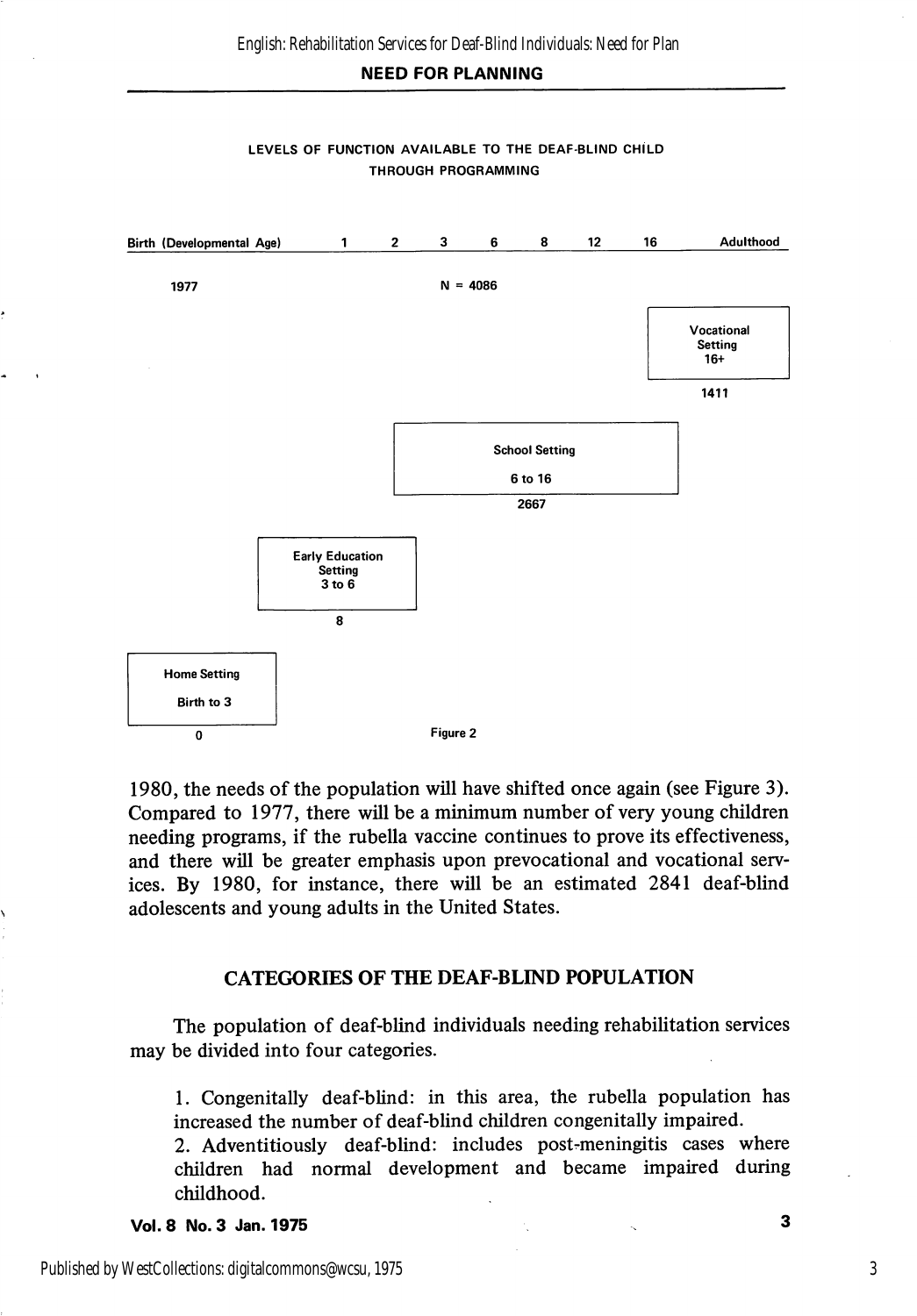#### NEED FOR PLANNING

3. Usher's Syndrome: a type of adventitiously acquired disability characterized by congenital deafness and progressive loss of vision through retinitis pigmentosa.

4. Geriatric deaf-blind: usually found in deaf persons who are losing their vision or in blind people who are losing their hearing as a result of the aging process.

Due to the rubella epidemic of 1963-65, the largest known group of deaf-blind persons are the congenitally impaired group ranging in age from 9 to 12 years. Most programs have had to give priority to this group in devel oping services, thus most programs which have been developed in the past few years have been preschool level programs. For the congenitally impaired group, home programs which center on activities of daily living form the necessary services at this time.

For the adventitiously impaired group services in mobility training and communications skills are needed. For the Usher's Syndrome group, it seems important to plan for additional services which will build visual memory and imagery so that clients can learn to use their gradually weakening visual channels. It seems important to begin planning vocational programs for this group very early. For the smaller group who acquire visual and hearing



#### LEVELS OF FUNCTION AVAILABLE TO THE DEAF-BLIND CHILD THROUGH PROGRAMMING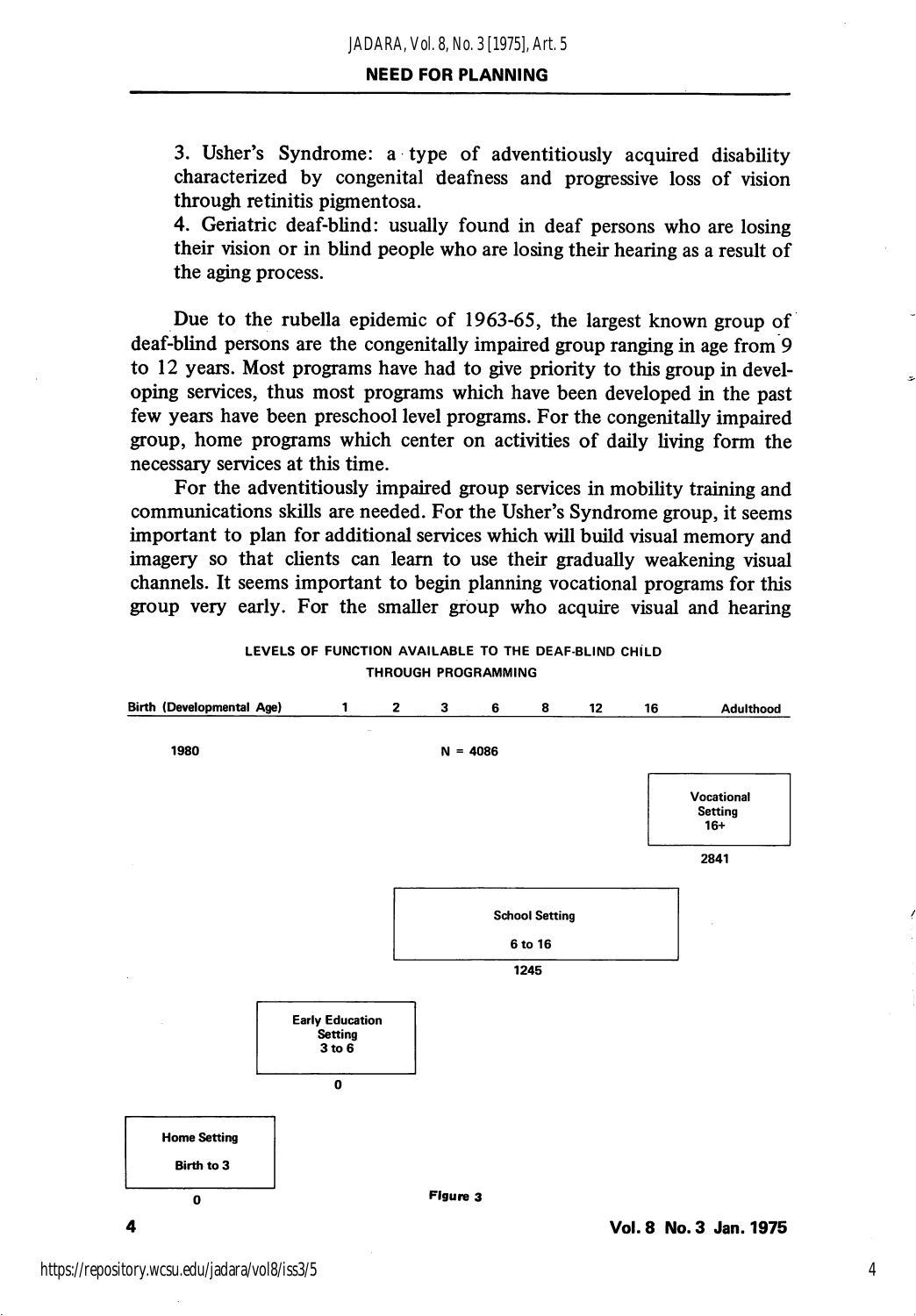#### NEED FOR PLANNING

losses through accidents or trauma due to infections, personal and social adjustment training would also be required.

There seems to be an ever growing number of geriatric deaf-blind per sons. While this group may not need vocational training, per se, there is a need for training in communication and mobility. There is a need for per sonal counseling and for adaptation of homemaking skills for this group. Among the four groups of deaf-blind people in need of prevocational and vocational training, there is as much diversity and as many degrees and kinds of problems as there are individuals.

Current incidence studies (Dantona, 1974) indicate that there are 4086 individuals who are deaf and blind in the United States. Within the country are many agencies and individuals concerned about meeting the needs of the deaf-blind population. Thus far, most efforts have been toward meeting educational needs. It is now time to address the problem which deaf-blind individuals wiU face in the near future, vocational rehabilitation.

#### PLANNING ACTIVITIES FOR REHABILITATION

The education field was late in developing programs for deaf-blind children. The field of rehabilitation should not make the same mistake. Unfortunately, it was not until 1968 that the education profession fully realized the impact of this group of rubella children on a national level. The delay in educational services has been compounded by the Numbers of chil dren needing services immediately. In order to avoid many of the problems faced by educators, rehabilitation must begin planning and programming at once.

State by state planning will help rehabilitation programs evolve using local and state resources. However, it seems to be necessary to review the approaches to vocational rehabilitation of deaf-blind persons in this country and to look for new alternatives for services to deaf-blind clients. It may be possible, for instance, to modify existing programs in each state to include deaf-blind persons in these programs. There may be enough deaf-blind clients in a state to warrant development of special programs for the rehabilitation and placement of deaf-blind clients as a separate unit. There may be enough adventitiously deaf and blind individuals in the region to establish personal adjustment programs and placements for deaf-blind persons in competitive employment or sheltered settings. The important point seems to be that no one approach is accepted in toto and that the unique needs of this diverse population are kept as the focus of planning and program development. The implication seems to be to identify and utilize all available resources which might be brought to bear on the problem. One of the major obstacles to providing these services is that of coordinating programs and services so that they are available to the individual as they are needed. One solution to the problem of coordination may be to establish either regional or state offices to be responsible for coordinating services to this select group of adults.

Vol. 8 No. 3 Jan. 1975 5